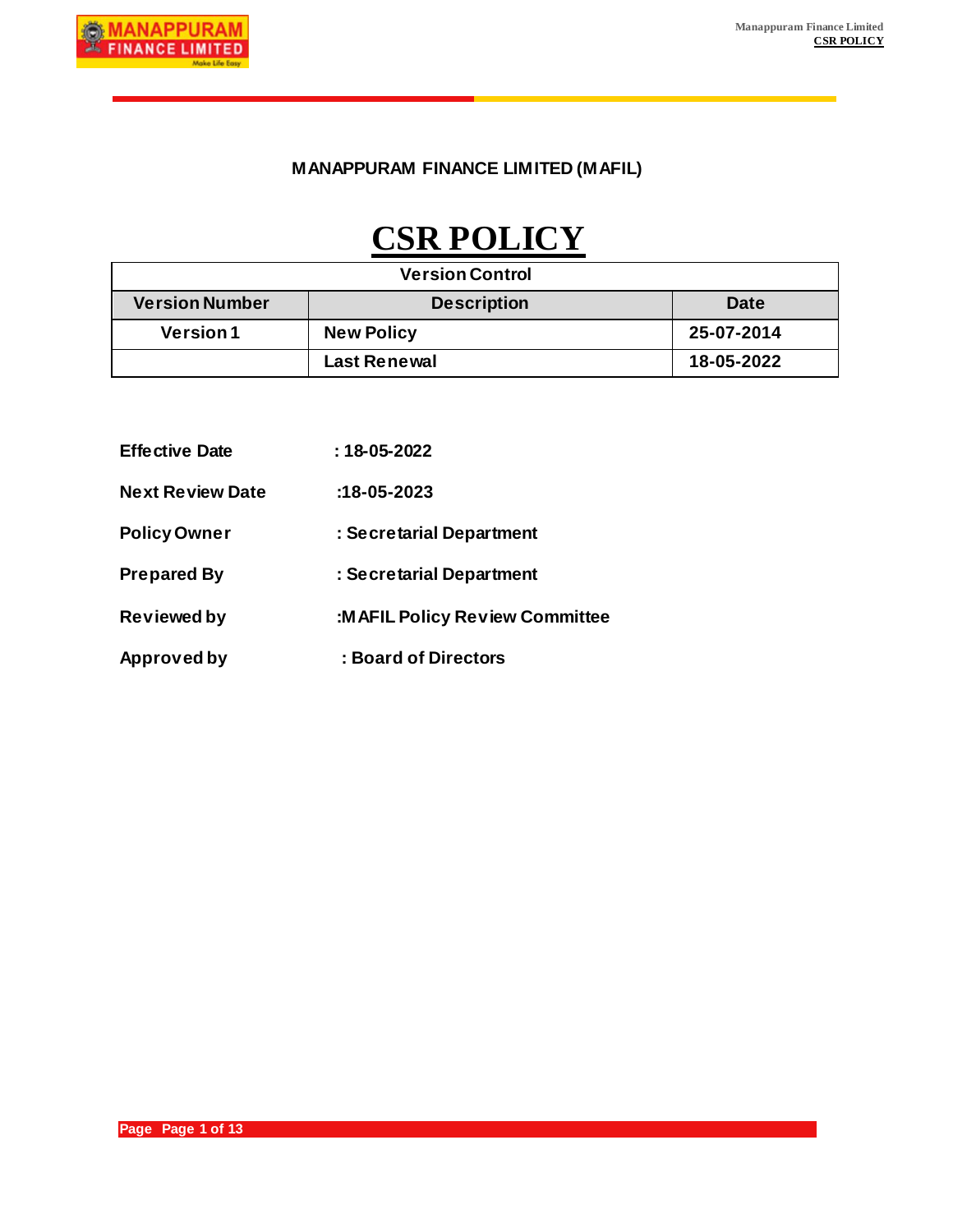

### **Contents**

|    | 1. Preamble                                              | 3  |
|----|----------------------------------------------------------|----|
|    | 2. Key words & meanings                                  | 3  |
| 3. | <b>Policy Objectives</b>                                 | 6  |
| 4. | <b>Applicability</b>                                     | 6  |
|    | 5. CSR Committee                                         | 6  |
| 6. | Role of the Committee include                            | 6  |
| 7. | <b>Parameter's for Formulation of Annual Action Plan</b> | 7  |
|    | 8. CSR Activities                                        | 8  |
|    | 9. Effects of interpretations/clarifications and         |    |
|    | amendments on projects/programs/activities               | 10 |
|    | 10. Execution of projects/programs                       | 10 |
|    | 11. CSR Activities in Partnership                        | 11 |
|    | 12. Monitoring of CSR Activities                         | 11 |
|    | 13. CSR Expenditure:                                     | 12 |
|    | 14. Surplus arising out of CSR                           | 12 |
|    | 15. Amendment of policy                                  | 12 |
|    | 16. Reporting                                            | 12 |
|    | 17. Display of CSR Activities                            |    |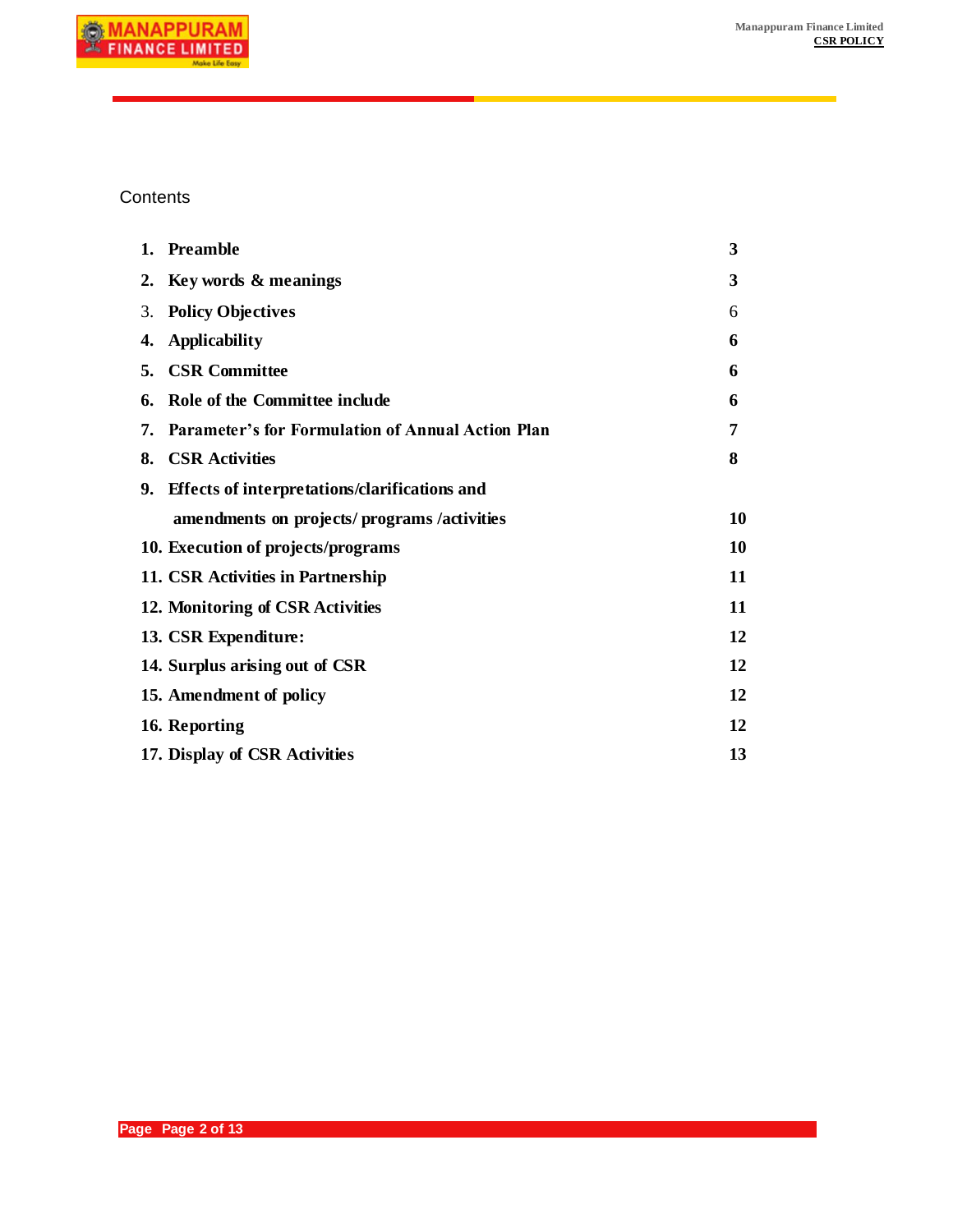# **Preamble**

We, at Manappuram Finance Ltd., believe that our business is built around strong social relevance of inclusive growth by supporting the common man in fulfilling their financial needs. We equally believe that creation of large societal capital is as important as wealth creation for our shareholders. As a responsible societal organization, we are committed towards the above objective and are keen on developing a sustainable business model to ensure and activate our future growth drivers. We have been contributing to the societal wealth creation for the last several years irrespective of any regulatory compulsions as a realization of our above belief. In line with the regulatory expectations, we are putting in place a formal policy as a guide towards our social commitment going forward.

### **Key words & meanings**

**Act-** means the Companies Act, 2013 as amended from time to time

**Administrative Overheads-** means the expenses incurred by the company for 'general management and administration' of Corporate Social Responsibility functions in the company but shall not include the expenses directly incurred for the designing, implementation, monitoring, and evaluation of a particular Corporate Social Responsibility project or programme **CSR**- means the activities undertaken by a Company in pursuance of its statutory obligation laid down in section 135 of the Act in accordance with the provisions contained in these rules, but shall not include the following, namely: -

(i) Activities undertaken in pursuance of normal course of business of the company;

Provided that any company engaged in research and development activity of new vaccine, drugs and medical devices in their normal course of business may undertake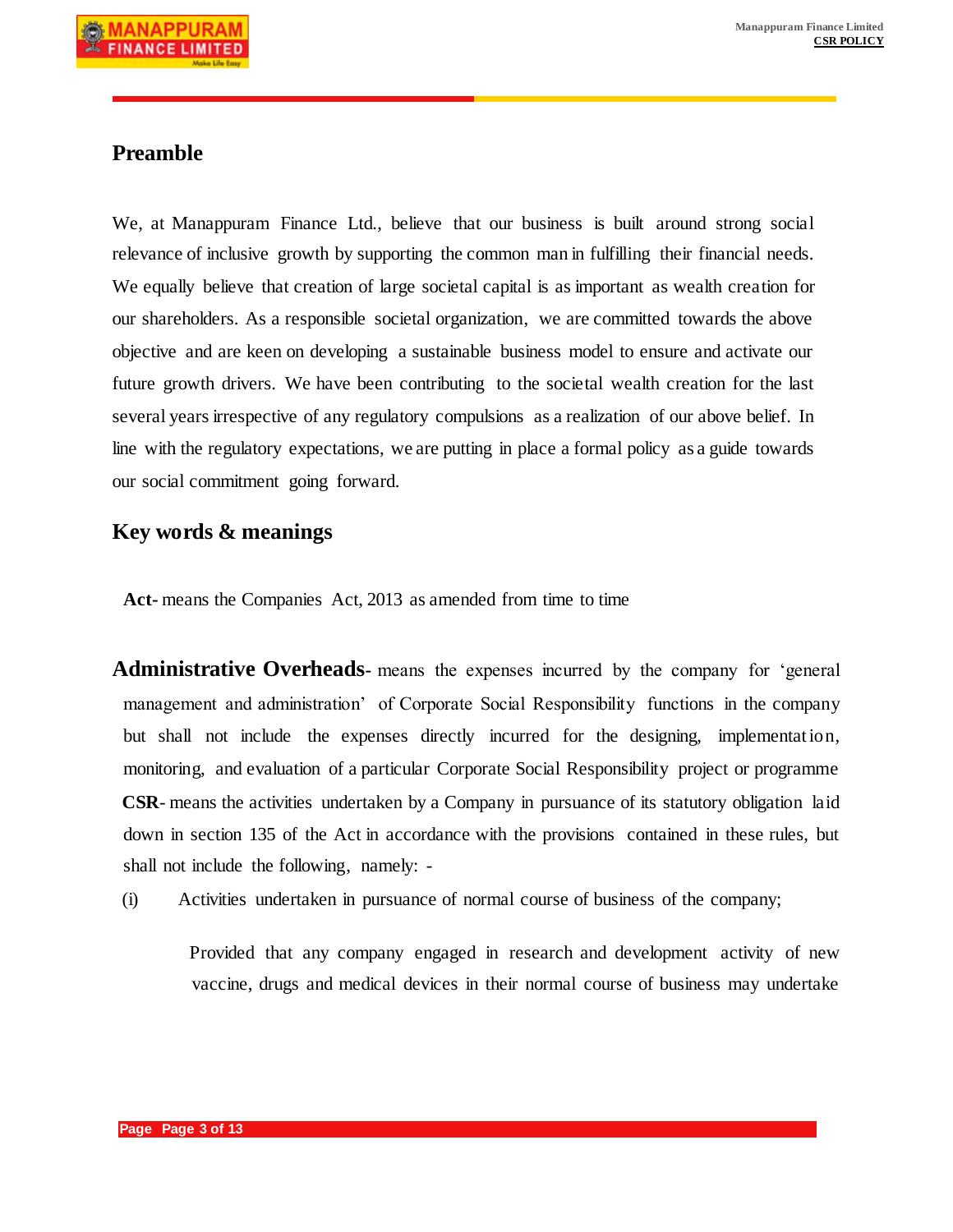research and development activity of new vaccine, drugs and medical devices related to COVID-19 for financial years 2020-21, 2021-22, 2022-23 subject to the conditions that-

- (a) such research and development activities shall be carried out in collaboration with any of the institutes or organisations mentioned in item (ix) of Schedule VII to the Act;
- (b) details of such activity shall be disclosed separately in the Annual report on CSR included in the Board's Report;
- (ii) Any activity undertaken by the company outside India except for training of Indian sports personnel representing any State or Union territory at national level or India at international level;
- (iii) Contribution of any amount directly or indirectly to any political party under section 182 of the Act;
- (iv) Activities benefitting employees of the company as defined in clause (k) of section 2 of the Code on Wages, 2019 (29 of 2019);
- (v) Activities supported by the companies on sponsorship basis for deriving marketing benefits for its products or services.
- (vi) Activities carried out for fulfilment of any other statutory obligations under any law in force in India.

**CSR Policy** – means a statement containing the approach and direction given by the board of a company, taking into account the recommendations of its CSR Committee, and includes guiding principles for selection, implementation and monitoring of activities as well as formulation of the annual action plan;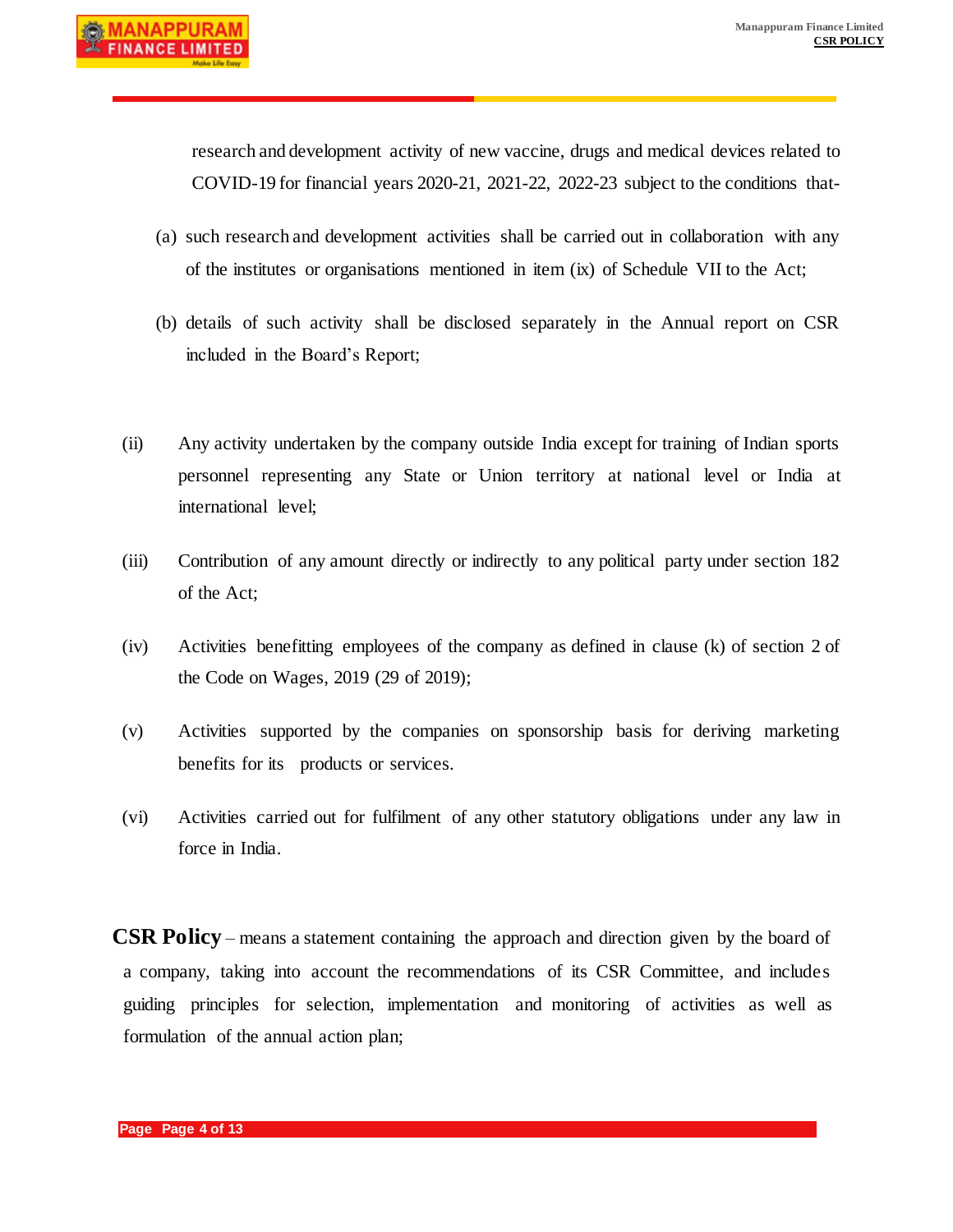

**CSR Rules or Rules** – means Companies (Corporate Social Responsibility Policy) Rules 2014; and any amendments effected thereto subsequently:

**International Organization -** means an organization notified by the Central Government as an international organization under section 3 of the United Nations (Privileges and Immunities) Act, 1947 (46 of 1947), to which the provisions of the Schedule to the said Act apply;

#### **Implementing Agencies – means**

- (i) a company established under section 8 of the Act, or a registered public trust or a registered society, registered under section 12A and 80 G of the Income Tax Act, 1961 (43 of 1961), established by the company, either singly or along with any other company, or
- (ii) a company established under section 8 of the Act or a registered trust or a registered society, established by the Central Government or State Government; or
- (iii) any entity established under an Act of Parliament or a State legislature; or
- (iv) a company established under section 8 of the Act, or a registered public trust or a registered society, registered under section 12A and 80G of the Income Tax Act, 1961, and having an established track record of at least three years in undertaking similar activities;

**Ongoing Project**- means a multi-year project undertaken by a Company in fulfilment of its CSR obligation having timelines not exceeding three years excluding the financial year in which it was commenced, and shall include such project that was initially not approved as a multi-year project but whose duration has been extended beyond one year by the board based on reasonable justification. Words and expressions used and not defined in this policy but defined in the Act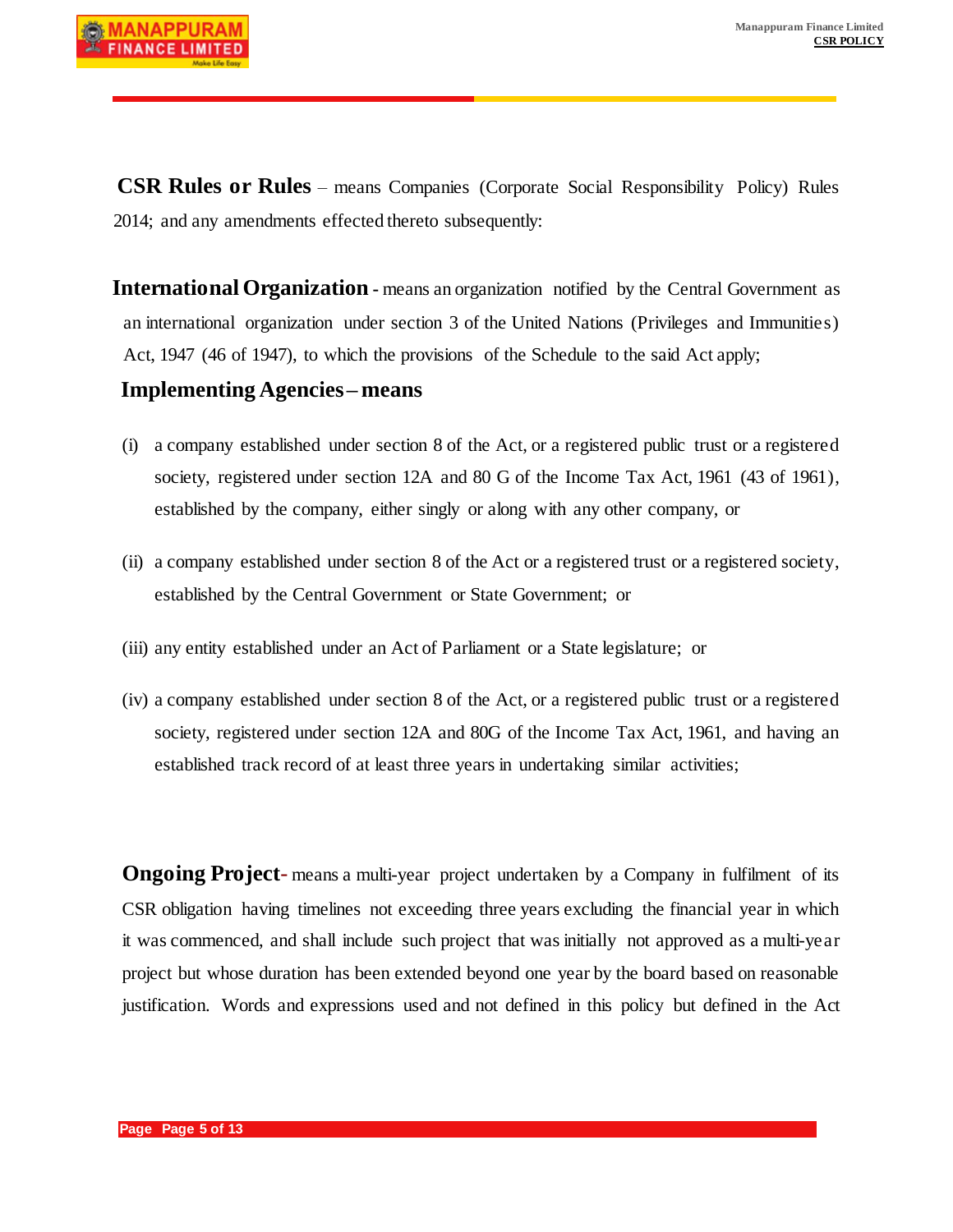and relevant rules shall have the same meanings respectively assigned to them in the Act and relevant rules.

# **Policy Objectives**

The objective of the CSR Policy ("Policy") is to lay down the guiding principles in selecting implementing and monitoring programs and projects by or on behalf of the company relating to Corporate Social Responsibility ("CSR") within the meaning of section 135 of the Companies Act,2013 read with Schedule VII of the Act and the CSR Policy Rules 2014. ("Rules") as well as formulation of Annual Action Plan

### **Applicability**

The policy shall be applicable to all CSR activities of the company whether carried by it or through any implementation agency with effect from 26th July 2014.

# **CSR Committee**

CSR Committee means the committee of the board constituted in terms of Section 135 of the Companies Act, 2013 read with Rule 5 of the rules.

# **Role of the Committee include: -**

- (i) Formulate and Draft the CSR policy and recommend the same to the Board for approval;
- (ii) Review and recommend any new CSR initiatives to be taken up by the company including the selection/appointment of implementation agencies;
- (iii) Review the progress of CSR projects already undertaken by the company and the utilization of budgets for each such projects;
- (iv) Review and recommend any amendments to be made in the CSR policy of the Company;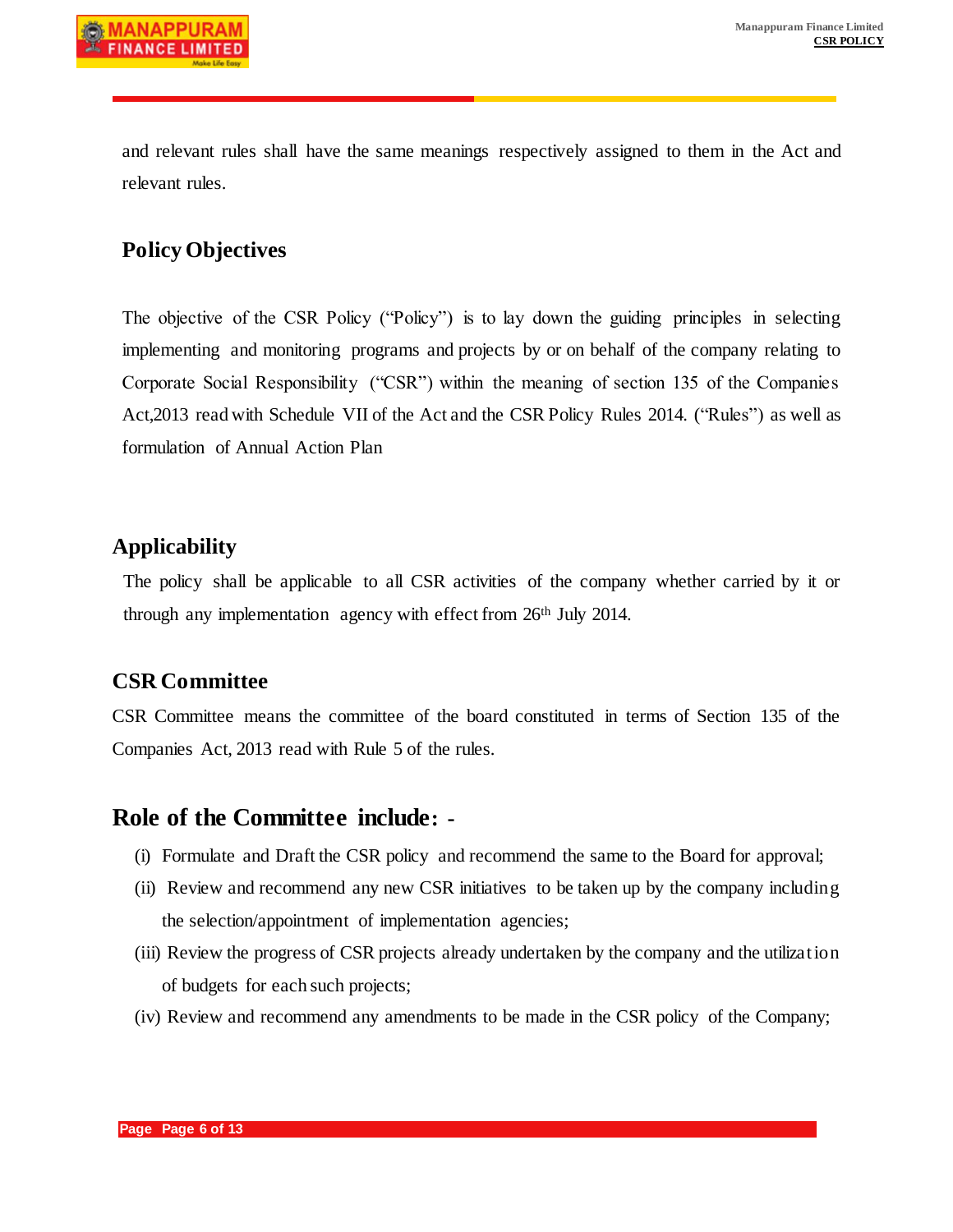- (v) Formulation of Annual Action Plan in accordance with CSR Policy and make necessary recommendations thereon to the Board
- (vi) Monitor the Corporate Social Responsibility Policy of the company from time to time.
- (vii) To carry such other functions as may be delegated to it by the board relating to CSR activities of the company

# **Parameter's for Formulation of Annual Action Plan**

The CSR committee shall envisage an Annual Action plan in pursuance of the CSR Policy which shall be the road map for the implementation of CSR projects approved by the Board of Directors. The Annual action plan shall be formulated keeping in mind the following parameters:

- (i) The list of CSR projects or programmes that are approved to be undertaken in areas or subjects specified in Schedule VII of the Act;
- (ii) The manner of execution of such projects or programmes as specified in sub-rule (1) of rule 4;
- (iii) The modalities of utilisation of funds and implementation schedules for the projects or programmes;
- (iv) Monitoring and reporting mechanism for the projects or programmes; and
- (v) Details of need and impact assessment, if any, for the projects undertaken by the company

# **CSR Activities:**

As part of the CSR program, the company is presently engaged in several projects which are socially relevant and demanding in the locality surrounding its corporate office area and other locations where the company has branches or other place of business. The company may continue to undertake / fund project, programs or activities of the following nature and also undertake such other activities as may be approved by the board as is falling under schedule VII of the Act 2013.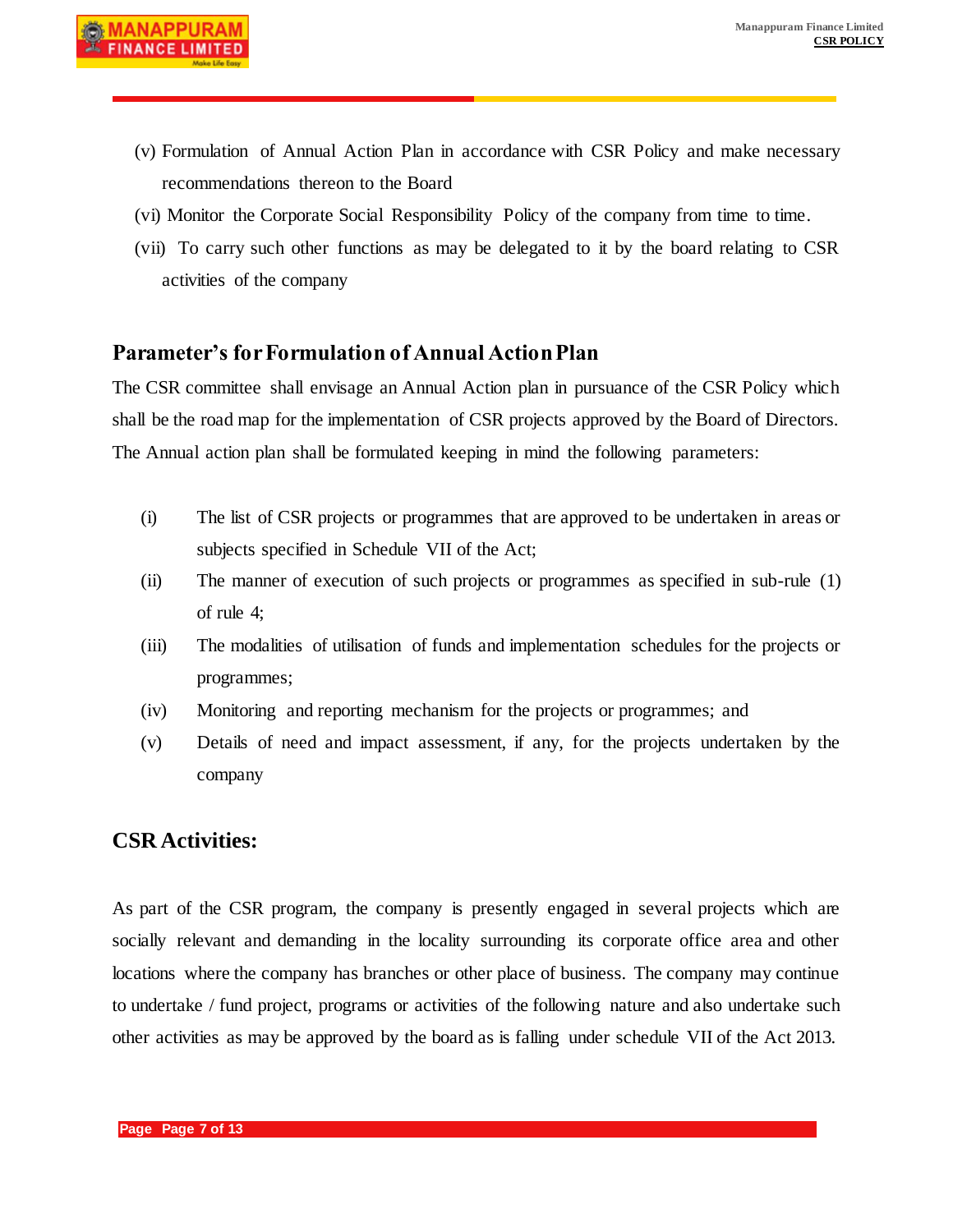#### I**. Promotion of Health care**

The company may undertake projects or programs or activities aimed at improving the health and hygiene of the people, particularly socially or economically weaker sections , families in the below poverty line (BPL) by providing free or subsidized medicine, clinical laboratory facilities, free or concessional treatments at hospitals, provide medical equipment's, setting up of medical and diagnostic camps, free medical insurance for a group of people or families in the BPL category, projects or programs aimed at eradicating poverty or malnutrition of women and children, pain and palliative care and to carry out such other social infrastructure development projects such as drinking water supply, renewable energy, waste management/recycling etc.

#### **ii. Old Age homes /Day Care facilities for senior Citizens**

Company may undertake projects or programs or activities for the protection of elderly citizens by establishing, funding or otherwise supporting old age homes and day care facilities including medical aid, food and accommodation

#### **iii. Promotion of Quality Education**

Company may undertake projects or programs or activities aimed at providing quality school education from elementary levels and to provide professional educational needs of the students in higher classes. These programs would support the students from all sections of society and particularly belonging to weaker sections of the society including SC/ST/OBCs by way of setting up schools, colleges, coaching centers, providing libraries, text books and other study materials, vocational training centers and centers for physically challenged students, providing endowments or other forms of recognitions to successful candidates pursuing recognized examinations, scholarships or other forms of merit cum means assistance, etc. The educational institutions are set up in Valapad, a remote area, and major part of the students tend to fall under the category of underprivileged students and they are utilising the infrastructure.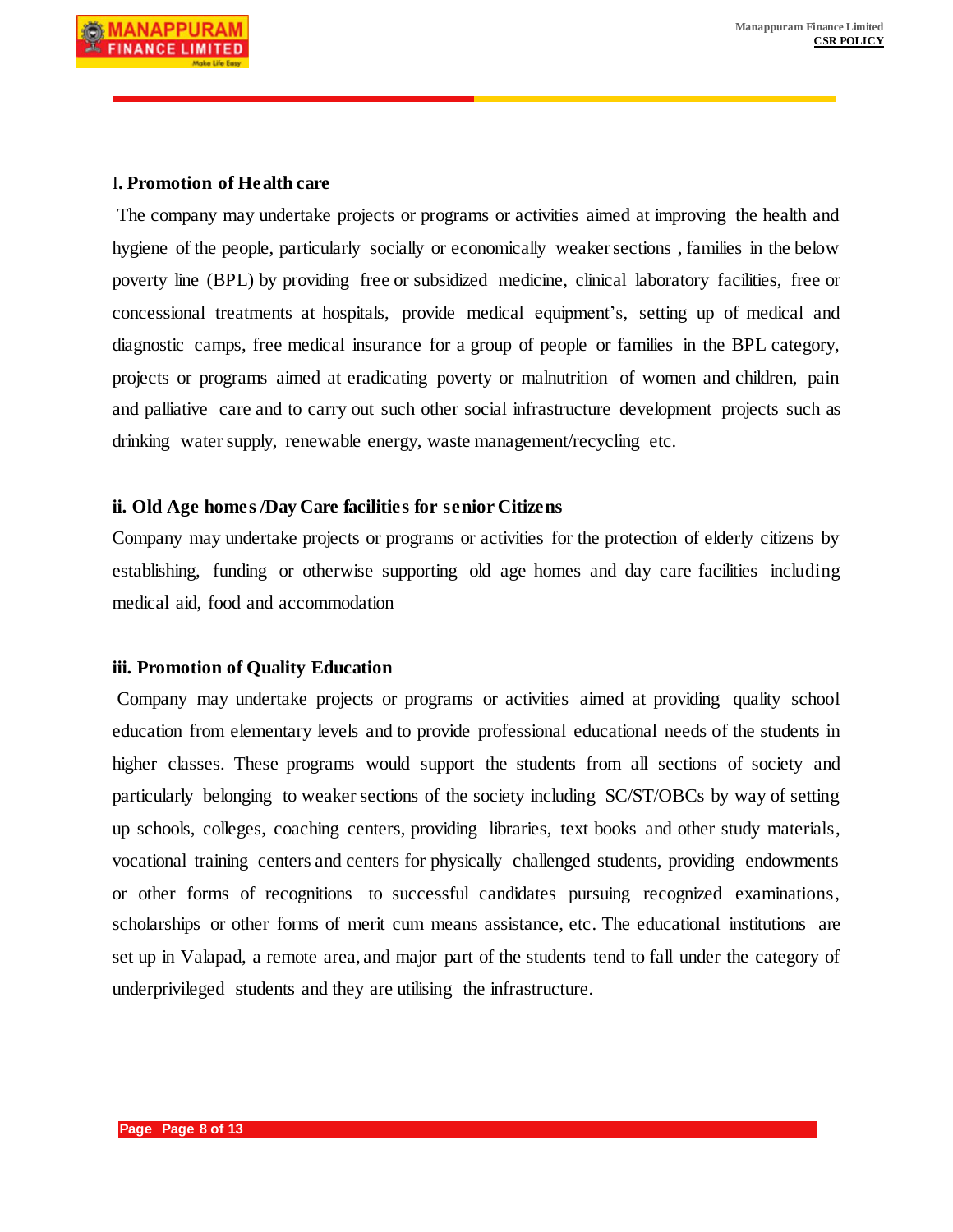#### **iv. Empowerment of women**

Company may take up and carry on projects, programs or activities aimed at women empowerment and gender equality. The objective may be achieved through supporting women belonging to socially or financially weaker sections of the society by providing job oriented training programs with an objective of making them financially independent.

Further, the company may take up all or any projects, programs or activities falling under any of the activities in the following fields as approved by the board on the recommendation of the CSR committee.

- i. Ensuring environmental sustainability, ecological balance, protection of flora and fauna, animal welfare, agro forestry, conservation of natural resources and maintaining quality of soil, air and water;
- ii. Protection of national heritage, art and culture including restoration of buildings and sites of historical importance and works of art; setting up public libraries; promotion and development of traditional arts and handicrafts;
- iii. Measures for the benefit of armed forces veterans, war widows and their dependents;
- iv. Training to promote rural sports, nationally recognized sports, Paralympics sports and Olympic sport;
- v. Contribution to Prime Minister's National Relief Fund or any other fund set up by the Central Government for Socio-economic development and relief and welfare of the Scheduled Castes, the Scheduled Tribes, other backward classes, minorities and women;
- vi. Contributions or funds provided to technology incubators located within academic institutions which are approved by the Central Government;
- vii. Rural development projects;
- viii. disaster management, including relief, rehabilitation and reconstruction activities;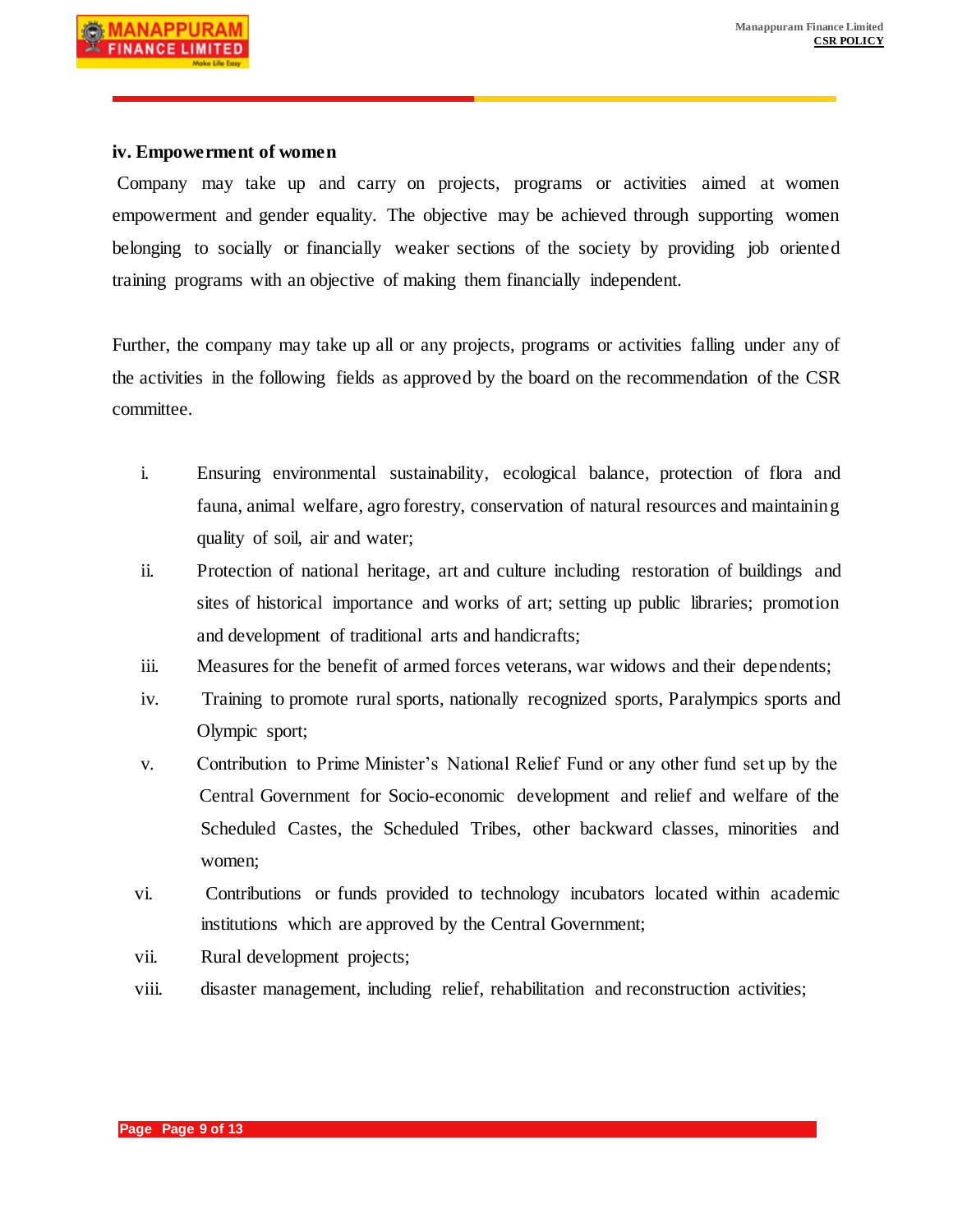# **Effects of interpretations/clarifications and amendments on projects/ programs /activities**

The objective of the policy is to act as a guideline for the company in its endeavour to undertake socially relevant activities that will result in the overall objective of the company to create societal capital/assets for the common good and the list of activities shall be interpreted in a manner that will advance the objective. The policy shall be deemed to have amended or modified to the extent of any modification/ amendments or clarifications issued by the Central Government from time to time in relation to the CSR obligations of companies and shall be interpreted accordingly.

# **Execution of projects/programs**

The company may undertake one or more projects or programs or activities provided in the policy either as its own or through any implementation agency. For the purpose of implementing CSR projects, A company may engage international organizations for designing, monitoring and evaluation of the CSR projects or programmes as per its CSR policy as well as for capacity building of their own personnel for CSR. or any International organization. It can also acquire the services of experts in respective fields by appointing them as consultants in a particular program or project. While engaging a third party agency for implementing a project or program covered in the CSR policy, the CSR committee shall ensure that they have credible standing and experience in the respective fields for at least three preceding financial years. Also that for CSR implementation, ensure that activities undertaken shall be as per the Rules applicable including the purpose and manner of Fund utilization as well as the close monitoring of the ongoing projects. The maximum tenure for a project that can be undertaken shall not exceed 3 years. (excluding the year of commencement).

# **CSR Activities in Partnership**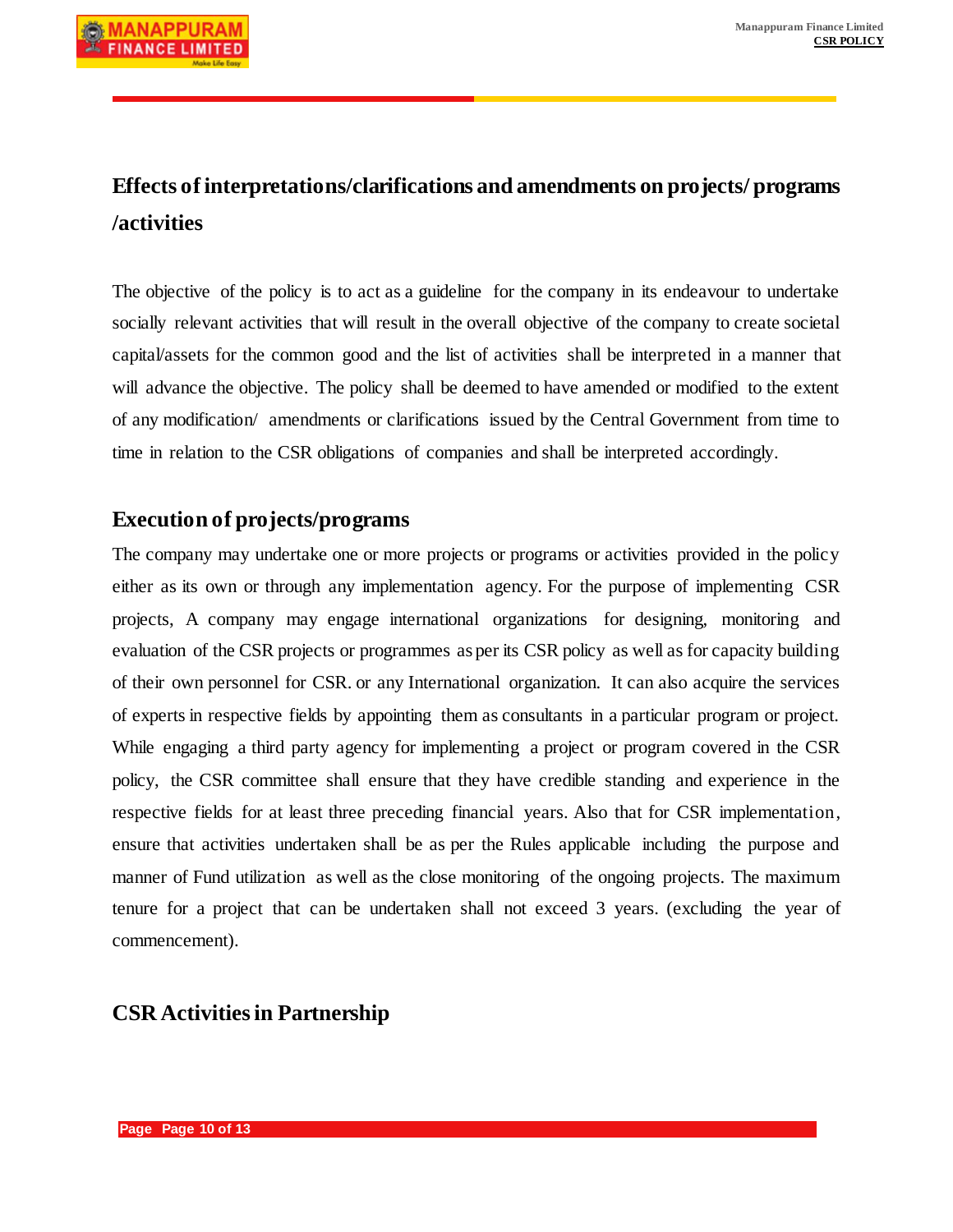The company may undertake programs in collaboration with other companies only in cases where such programs are separately reportable in the CSR report of participating companies.

# **Monitoring of CSR Activities**

CSR committee of the company will be responsible for the monitoring of various CSR projects or programs undertaken by the company directly or indirectly. The committee shall ensure that;

- i. Company undertakes the CSR activities as provided in the CSR policy
- ii. The projects/ programs are implemented as per the program approved by the board
- iii. The budget allocated for each of the project is utilized for the projects as per the approved plans.
- iv. The objective of the project/program is achieved as per the plans
- v. Wherever projects/programs are undertaken in partnership with one or more organizations, the part of the project or program undertaken by the company shall be distinguishable and necessary supporting documents in respect of the same shall be obtained from the other partners/implementing agency on an annual basis.

Provided that In case of ongoing project, the Board of a Company shall monitor the implementation of the project with reference to the approved timelines and year-wise allocation and shall be competent to make modifications, if any, for smooth implementation of the project within the overall permissible time period

Company shall provide necessary resources and human capital for implementation and the effective monitoring of the CSR projects and programs as may be directed by the CSR committee. The services of any external agencies or persons who have experience in the same or similar projects or programs undertaken or proposed to be undertaken by the company may also be made available for successful implementation and monitoring of the project.

# **CSR Expenditure:**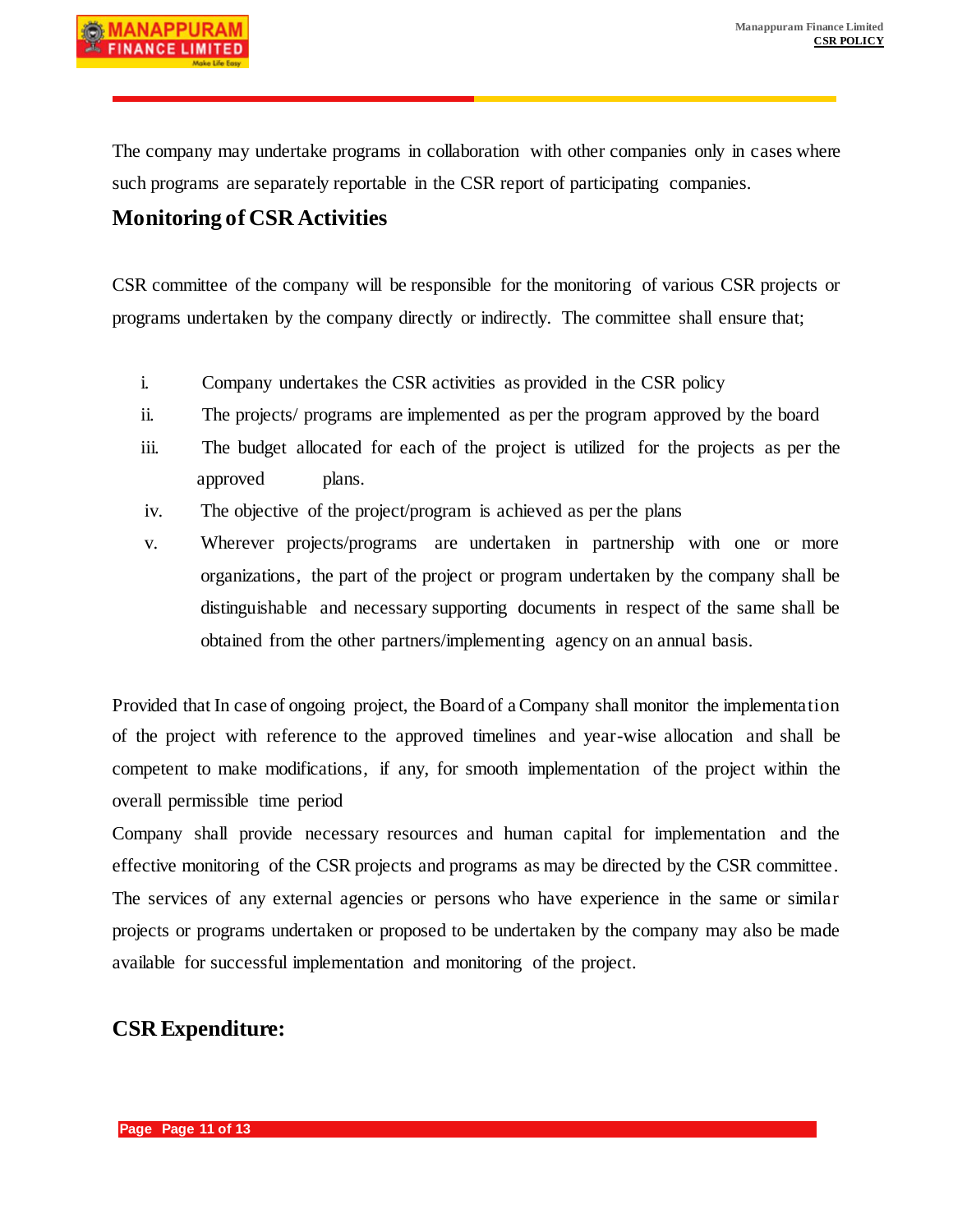The Administrative overheads shall not exceed Five percent of total CSR expenditure of the Company for the Financial Year.

Any amount that remains unspent on ongoing projects will be transferred to a separate account as per Rules.

# **Surplus arising out of CSR**

Surplus arising out of any CSR project or program or activities shall not form part of the business profit of the company, and can be utilized as permitted under the Rules.

# **Amendment of policy**

The CSR policy of the company may be amended at any time by the board of the company on the recommendation of the CSR committee.

### **Reporting**

On approval of the CSR policy or any amendments thereof, the contents of the policy shall be included in the Boards' report and the same shall be displayed on the web site of the company.

At the end of each financial year, the CSR committee shall prepare a report of the CSR program in the prescribed form relating to the financial year and submit to the board for its inclusion in the Board's report.

Company shall undertake an impact assessment of projects by an Independent agency with an outlay of one crores or more and which have been completed not less than one year before undertaking the impact study. The report of the impact assessment shall be annexed to the Annual report on CSR.